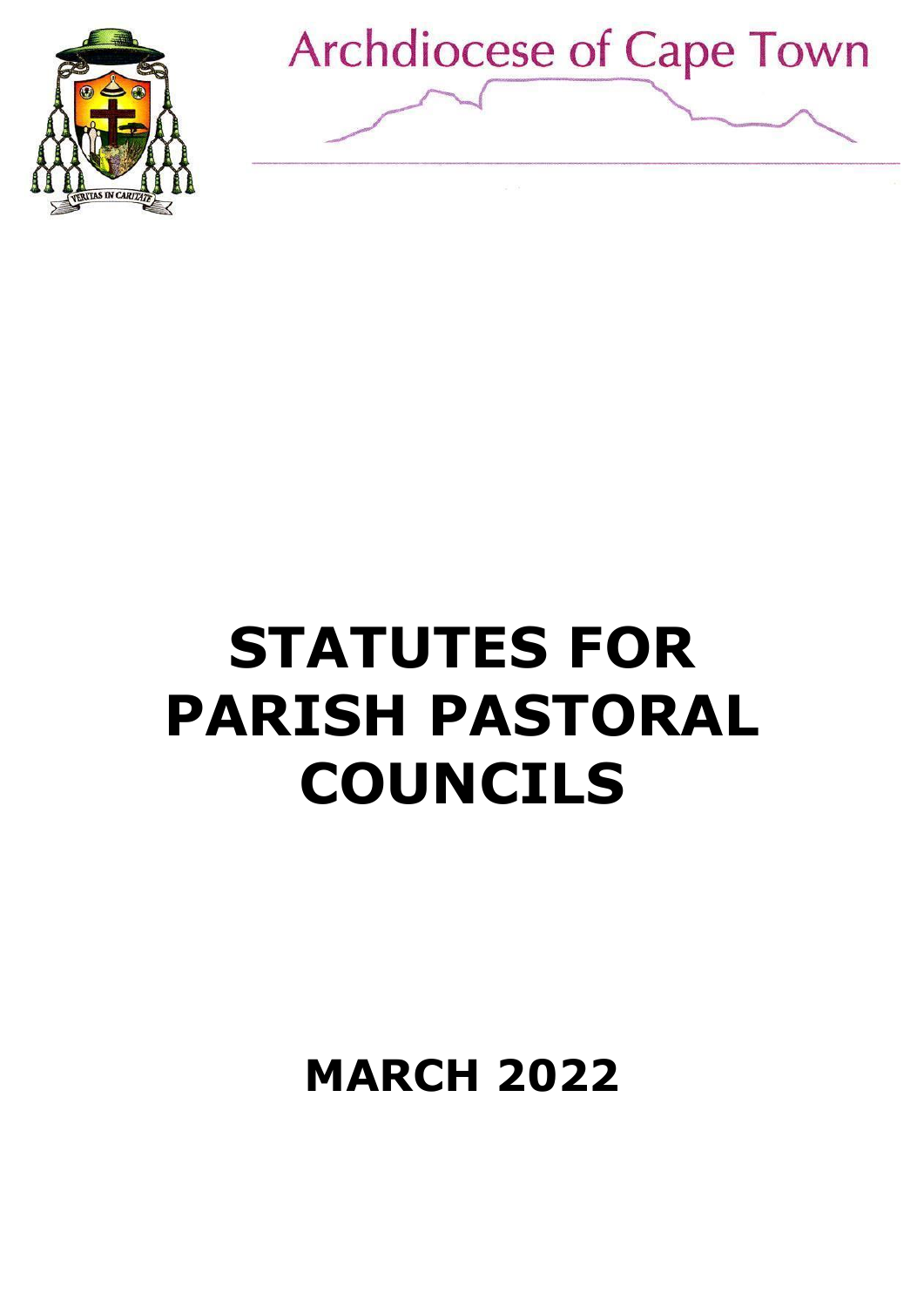## **PREAMBLE**

Following the Second Vatican Council's call to all Christians to exercise joint responsibility for the life and ministry of the Church, the Parish Pastoral Council (hereinafter, the "PPC") is the forum for the effective participation of clergy and laity in the mission of the parish which is the mission of the Church.

Therefore, all pastoral activity must always be viewed in the light of the great commission (Matthew 28.19-20) and the great commands (Matthew 22:37- 39). To live lives of love and to seek to bring others to the knowledge and love of Christ is the responsibility of all the baptised. The PPC is tasked with the fulfilment of these commands in the context of parish life.

The rights and duties of lay persons to participate in a PPC are founded in the graces received in baptism and confirmation and, consequently, in their shared responsibility for evangelisation in the Church. Accordingly, the PPC must be strongly committed to a spirit of consultation and consensus.

In accordance with the norm of law (cf. Canon 536, §2), the PPC has a consultative vote; its role is to collaborate with the parish priest in an advisory capacity in the entire pastoral mission of the parish. However, while the parish priest is not bound to follow the advice given by the PPC, even if it is unanimous, nevertheless he should not act against the advice of the PPC, especially if it is unanimous, unless there be a reason which in his judgement is overriding (cf. Canon 127, §2,2°).

Working closely with each parish, the Archdiocesan Pastoral Council (hereinafter, the "APC") together with the Centre for Pastoral Development (hereinafter, the "CPD"), will determine the most pressing pastoral issues in the Archdiocese of Cape Town, and guided by the Holy Spirit, will study, and address those issues.

The activity of the PPC is governed by the Code of Canon Law (cf. Canon 536) and the provisions of these statutes, under the leadership of the Archbishop.

Therefore, the present Statutes are hereby promulgated.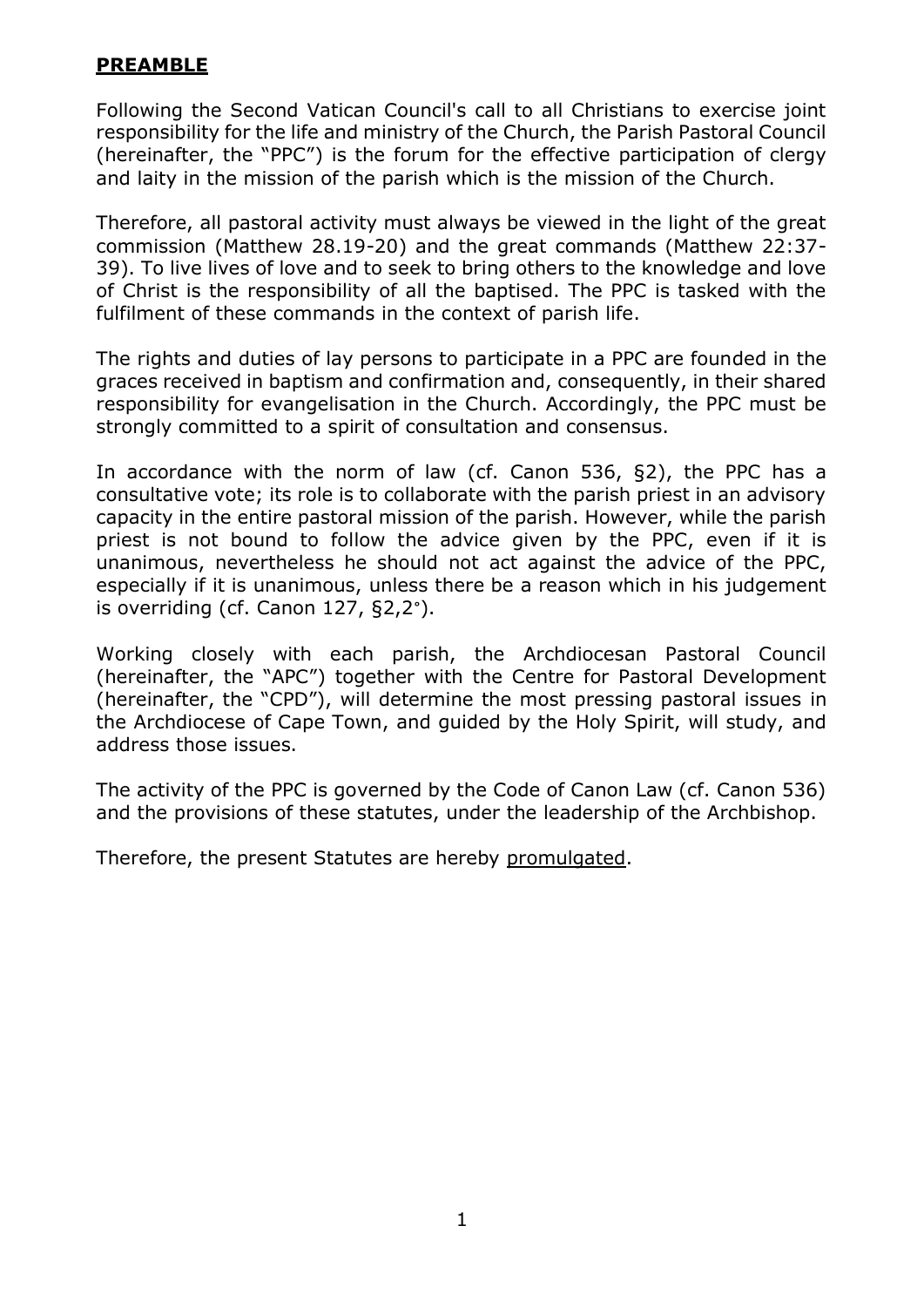## **ARTICLE I - NAME**

The name of this body shall be the Parish Pastoral Council of the Parish of

………………………………………………………………………………….

# **ARTICLE II - PURPOSES**

The PPC has the following purposes:

- Section 1 To collaborate with the parish priest in the mission of the parish so that the pastoral welfare of all in the parish community may be promoted as effectively as possible and community life promoted and enhanced.
- Section 2 To provide a forum for hearing the views and proposals of members of the parish community in all that concerns the life and mission of the parish.
- Section 3 To oversee the activities of all parish groups and to ensure that all are collaborating in furthering the mission of the church and the 2019 Pastoral Plan of the Southern African Bishops' Conference (SACBC).
- Section 4 As a planning body, to study the life and activity of the parish, research its needs, and establish short and long-term goals to enable the parish to be faithful to its mission; This should be done by incorporating the following 5 elements:
	- 4.1 **Vision:** The parish needs a clear vision of how it intends to become an *Evangelising Community serving God, Humanity and all Creation*.
	- 4.2 **Structure:** The PPC needs an organisational structure which clearly sets out the main portfolios (roles) necessary to achieve its vision. Individuals and teams need to be allocated clear responsibilities around these portfolios.
	- 4.3 **Strategy:** Clear objectives and action plans need to be developed for each portfolio which move the parish closer to its vision.
	- 4.4 **Culture:** A culture which supports the vision needs to be developed in the parish.
	- 4.5 **Leadership:** The PPC members need to work together with the priest to lead the parishioners towards the vision of the parish.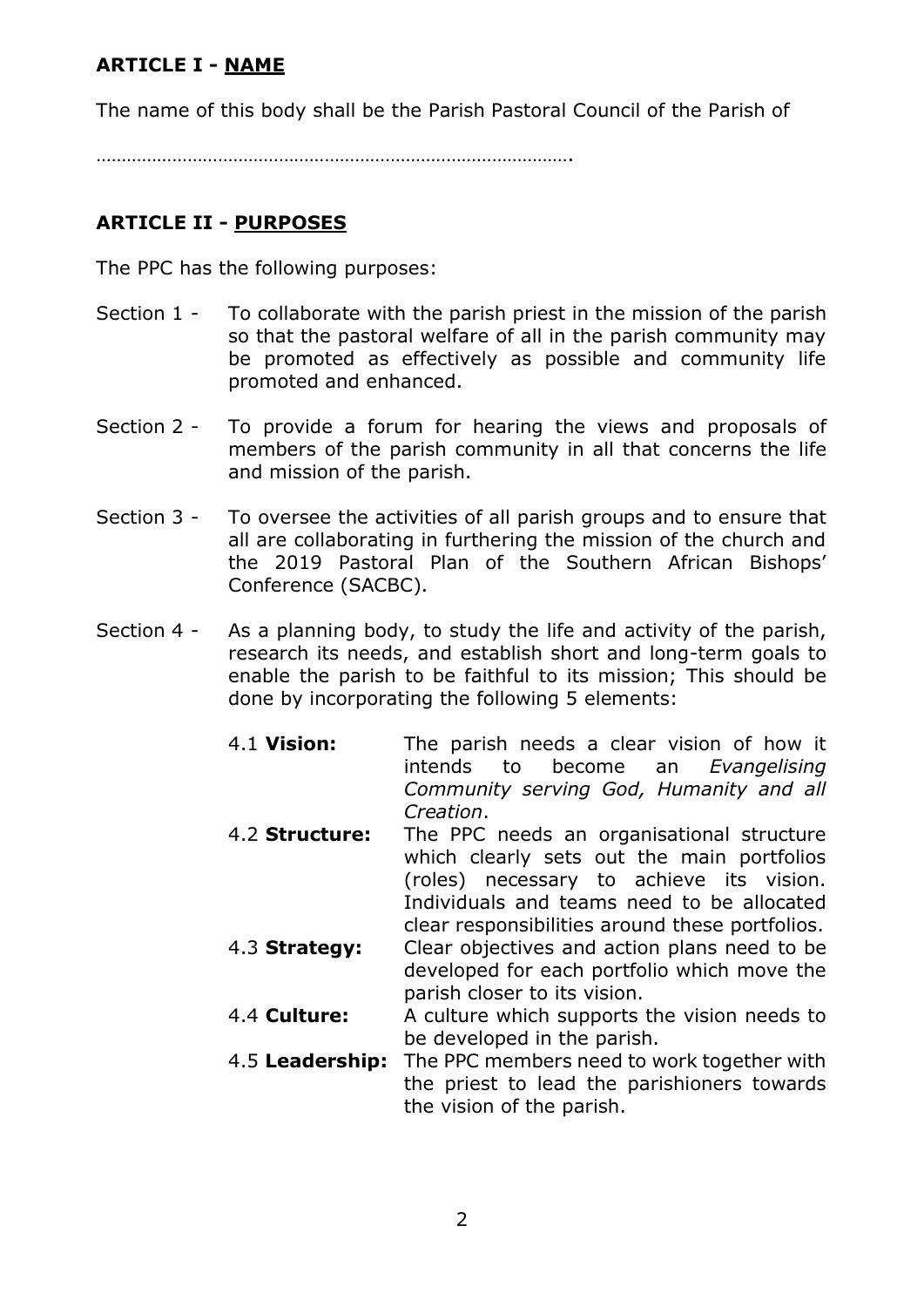Section 5 - As a link between the parish and the Archdiocese of Cape Town, hereinafter, "the Archdiocese", to participate through the chairperson of the PPC in the deliberations and activities of the APC.

## **ARTICLE III - RESPONSIBILITIES OF THE PPC**

The Pastoral Plan of the Southern African Bishops' Conference (*Evangelising Community serving God, Humanity and all Creation*) lays out the most important focus areas for the church in southern Africa, which ought to be reflected in the priorities of parishes, as laid out in these particular responsibilities:

#### Section 1 - **Evangelisation**

Evangelisation encompasses all the activities of the parish and needs to be realised in everything that is done, but specific instruments or programmes of evangelization should be employed in the parish.

- 1.1 To plan programs and find effective ways of reaching both lapsed Catholics and the 'unchurched' within the parish community and seek to bring them (back) into the church.
- 1.2 To foster relationships with other Christian denominations as well as non-Christian faiths with a view to developing a better understanding and promoting common projects within the community, especially for people in need.
- 1.3 To work towards the fostering of vocations to the priesthood, diaconate, religious life, with the guidance of the Archdiocesan Vocations Team.

#### Section 2 – **Faith Formation**

To oversee the catechetical process in line with the Archdiocesan Catechetical Policy, with particular attention to the following:

- 2.1 To ensure that catechesis, as a 'Journey of Faith', is implemented in the parish, with the Rites being celebrated at the appropriate times along the way.
- 2.2 To plan and implement a programme for the reception of adults into the Church according to the Rite of Christian Initiation of Adults.
- 2.3 To plan and implement programmes of ongoing faith formation in the parish.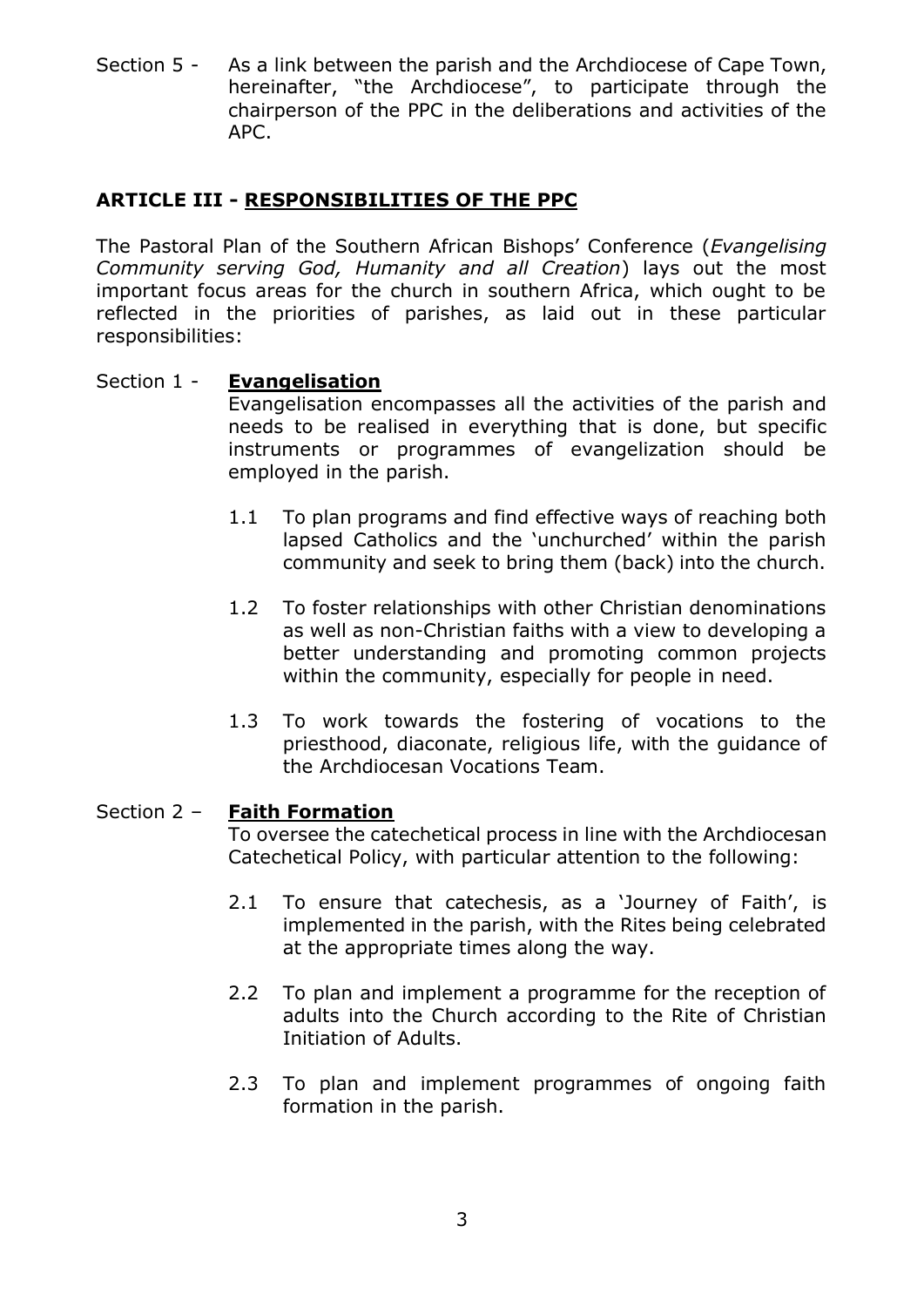#### Section 3 – **Parish Community Development**

- 3.1 To foster a sense of community in the Parish and to ensure that all newcomers to the parish are made to feel welcome, through social and other initiatives.
- 3.2 To foster within the parish community a genuine and lively sense of being a part of the local Church of Cape Town, through which the parish is inserted into the life of the universal Church.
- 3.3 To encourage and facilitate the establishment of basic Christian communities/small faith sharing groups, most especially using the programmes recommended by the Centre for Pastoral Development.

#### Section 4 - **Marriage and Family**

To conduct programmes and activities for the strengthening of family life in the parish in collaboration with Archdiocesan initiatives such as:

- 4.1 Marriage preparation, enrichment, including support for newly-weds and struggling marriages.
- 4.2 Parenting skills, including support for single parents and others in challenging family situations.
- 4.3 Care for the divorced and remarried.

#### Section 5 - **Youth**

To ensure that the parish youth leadership team is appropriately trained through the Archdiocesan Youth Chaplaincy Team and that they plan programmes and activities in the parish which foster the spiritual welfare of the youth and young adults in the parish.

#### Section 6 – **Community Engagement**

- 6.1 To ensure that assistance is provided for the poor, infirm and aged on a regular basis by collaborating with various societies and groups in the parish such as the St Vincent de Paul Society, the home visiting group, and the caring group.
- 6.2 To collaborate with Caritas in the Archdiocese and other similar organisations.
- 6.3 To collaborate with the diocesan Justice and Peace Commission, to conscientize members of the parish community about the need to work for social and ecological renewal (care of creation) and reconciliation in our society.
- 6.4 To provide particular care for the marginalised, especially refugees and migrants.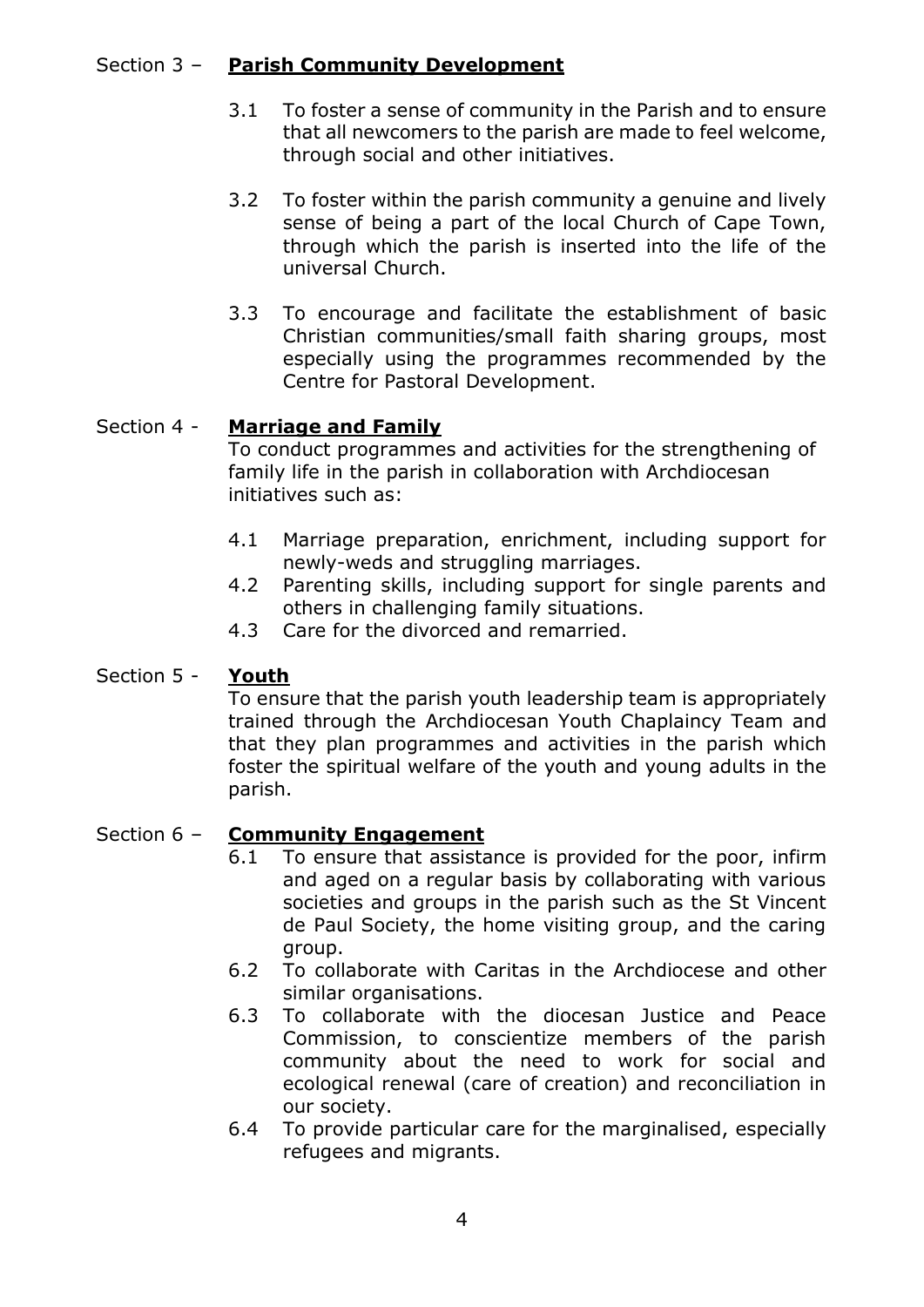#### Section 7 – **Liturgy**

To establish a liturgical committee whose role, in collaboration with the parish priest, shall be to plan, oversee and evaluate all parish liturgies and devotions, taking into account recommendations of the Archdiocesan Liturgical Commission.

## **ARTICLE IV - ELIGIBILITY TO NOMINATE, VOTE AND HOLD OFFICE**

- Section 1 Any parishioner<sup>1</sup> who has completed his/her eighteenth birthday, has received the sacrament of confirmation, and enjoys a good reputation shall be eligible for nomination and election.
- Section 2 Any parishioner who has celebrated his/her eighteenth birthday and has received the sacrament of confirmation shall be eligible to nominate candidates for the PPC and to vote.
- Section 3 Disputes concerning the eligibility to nominate or vote for members of the PPC, or to be nominated for election or elected to the PPC, shall be resolved by the parish priest together with the chairperson of the outgoing PPC.

## **ARTICLE V - NOMINATION AND ELECTION**

- Section 1 Nominations for members to be elected to the PPC, giving due consideration to serving the needs of the specific roles on the PPC as per Article VIII, Section 2 below, shall be made at least three months prior to the conclusion of the term of office of the outgoing PPC, bearing in mind the provision that all new PPC's are to commence their three-year term of office at the beginning of the new liturgical year (the first Sunday of Advent). Such nominations shall be made at all the weekend Masses.
- Section 2 In the weeks preceding the weekend assigned for nomination of members to be elected to the PPC, those parishioners who indicate a desire to serve on the PPC are to be encouraged to furnish the parish priest with a photograph and their biographical details and their current involvement in parish life. These photographs, together with the biographical details of each candidate for nomination, are to be displayed prominently in the porch of the church or in another suitable position.

 $1$  A Catholic who resides within the territory of the parish and is registered on the parish roll, or who is registered on the parish roll though resident elsewhere, shall be deemed a parishioner.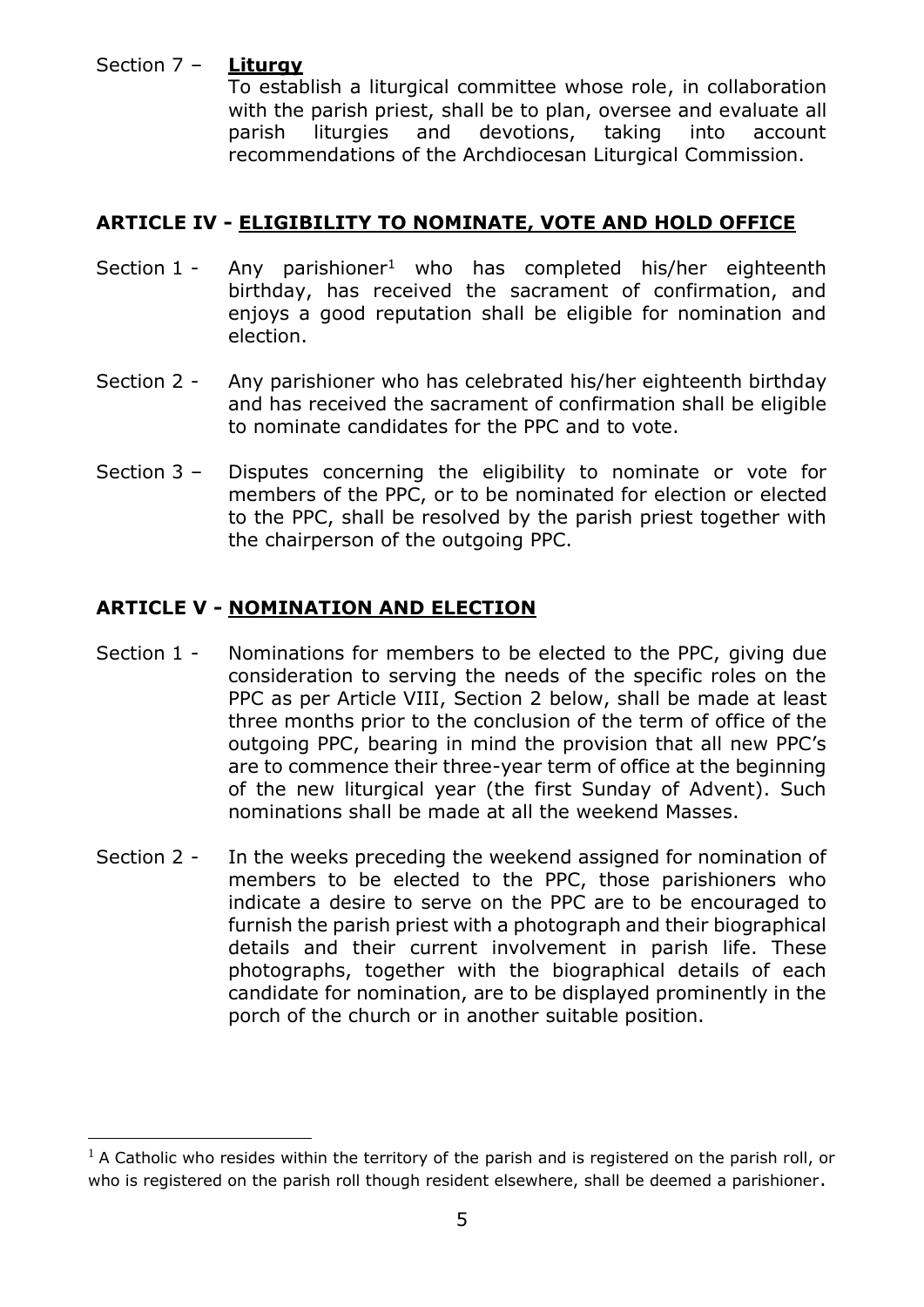- Section 3 For valid nomination, all that is required is that a parishioner be nominated by a fellow parishioner and seconded by another. There is no limitation to the number of parishioners who may be nominated as candidates for election to the PPC.
- Section 4 Those parishioners who, subject to the provisions of Article VII, section 1, accept nomination as candidates for election to the PPC shall be deemed eligible for election.
- Section 5 The election which is to be conducted by secret ballot at the weekend Masses on a designated date will be subject to the supervision of the parish priest and chairperson of the outgoing PPC.

## **ARTICLE VI - MEMBERSHIP OF THE PPC**

The parish priest is not a member of the PPC whose role is to advise him. Accordingly, when the members of the PPC vote on an issue, he shall not participate in the voting process (cf. Article V, sections 1 and 2).

Membership of the PPC shall consist of the following:

- Section 1 The assistant priest(s), the parish deacon(s), the chair of the Parish Finance Council (or another elected representative) and the Child Safeguarding Coordinator (Cf. Article VII), who shall be *ex officio* members.
- Section 2 Those parishioners elected by members of the parish (the parish priest is to determine the number of elected members bearing in mind the size of the parish and its particular needs).
- Section 3 Those parishioners freely appointed at the discretion of the parish priest; the numbers of appointees may be less than but shall not exceed the number of those elected to the PPC.
- Section 4 One representative of each religious order or secular institute<sup>2</sup> based in the parish.
- Section 5 The PPC may co-opt any other person(s) for a specific purpose for a period not exceeding its own term of office; such co-opted members are not entitled to a vote on the PPC nor be elected to an office-bearer of the PPC.

<sup>2</sup> **Canon 710**: "A secular institute is an institute of consecrated life in which the Christian faithful living in the world strive for the perfection of charity and work for the sanctification of the world especially from within" E.g. Schoenstatt.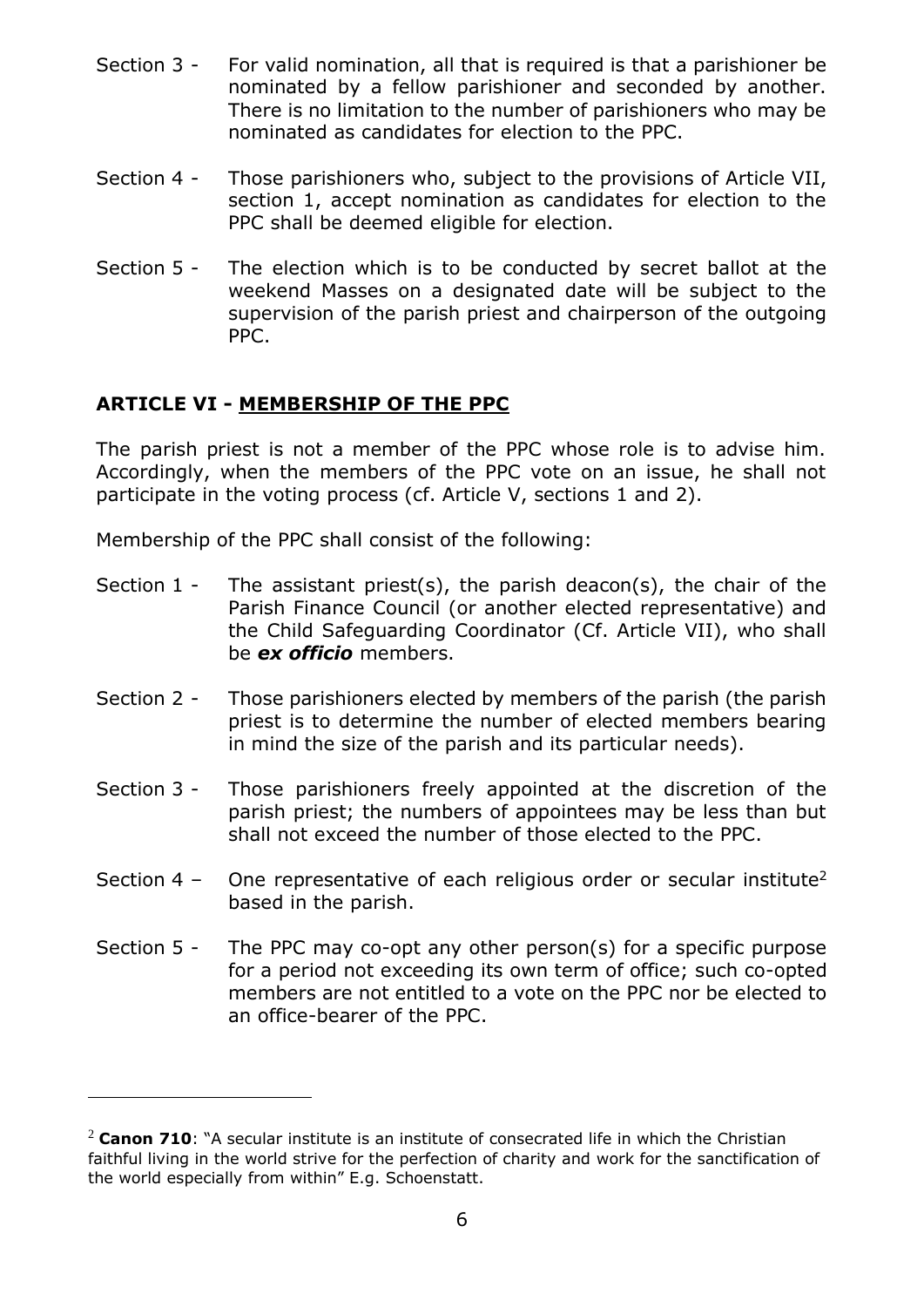Section 6 - Where parishes have multiple communities or Mass centres, these communities should be fairly represented on the PPC, in a way that takes into account the local situation in terms of issues such as the size of communities, the distances between them and the existing leadership structures.

#### **ARTICLE VII - CHILD SAFEGUARDING** (*cf. CSP Supplement 22-11-17)*

- Section 1 At the first meeting of the PPC, it must formally commit the parish to the implementation of the Child Safeguarding Policy.
- Section 2 This is done by the commitment of the PPC, which must be recorded in the minutes, and by the signature of the PPC Chair and parish priest on CSP Supplement Appendix A, which must then be submitted by the Chairperson to the Archbishop.

#### **ARTICLE VIII – ROLES ON THE PPC**

- Section 1 The parish priest shall be the president. He shall preside over the PPC and, in consultation with the rest of the PPC executive, shall convoke it and prepare an agenda for the meeting. Since he is not a member of the PPC, whose role is to advise him, should the PPC be required to vote on an issue, he shall not vote (cf. Article VI, Preamble).
- Section 2 The following roles should be chosen by election by the members of the PPC, by simple majority at the first meeting of a 3-year cycle:
	- a. Chairperson
	- b. Vice-Chairperson
	- c. Secretary

One person to take the lead for each of the 7 responsibilities namely:

- d. Evangelisation
- e. Faith Formation
- f. Parish Community Building
- g. Marriage and Family Life
- h. Youth (This person ought to be between the ages of 18 and 35)
- i. Community Engagement (This person is also the parish Caritas representative)
- j. Liturgy

The parish priest may decide to combine or split any of the roles according to the size of the parish and its needs.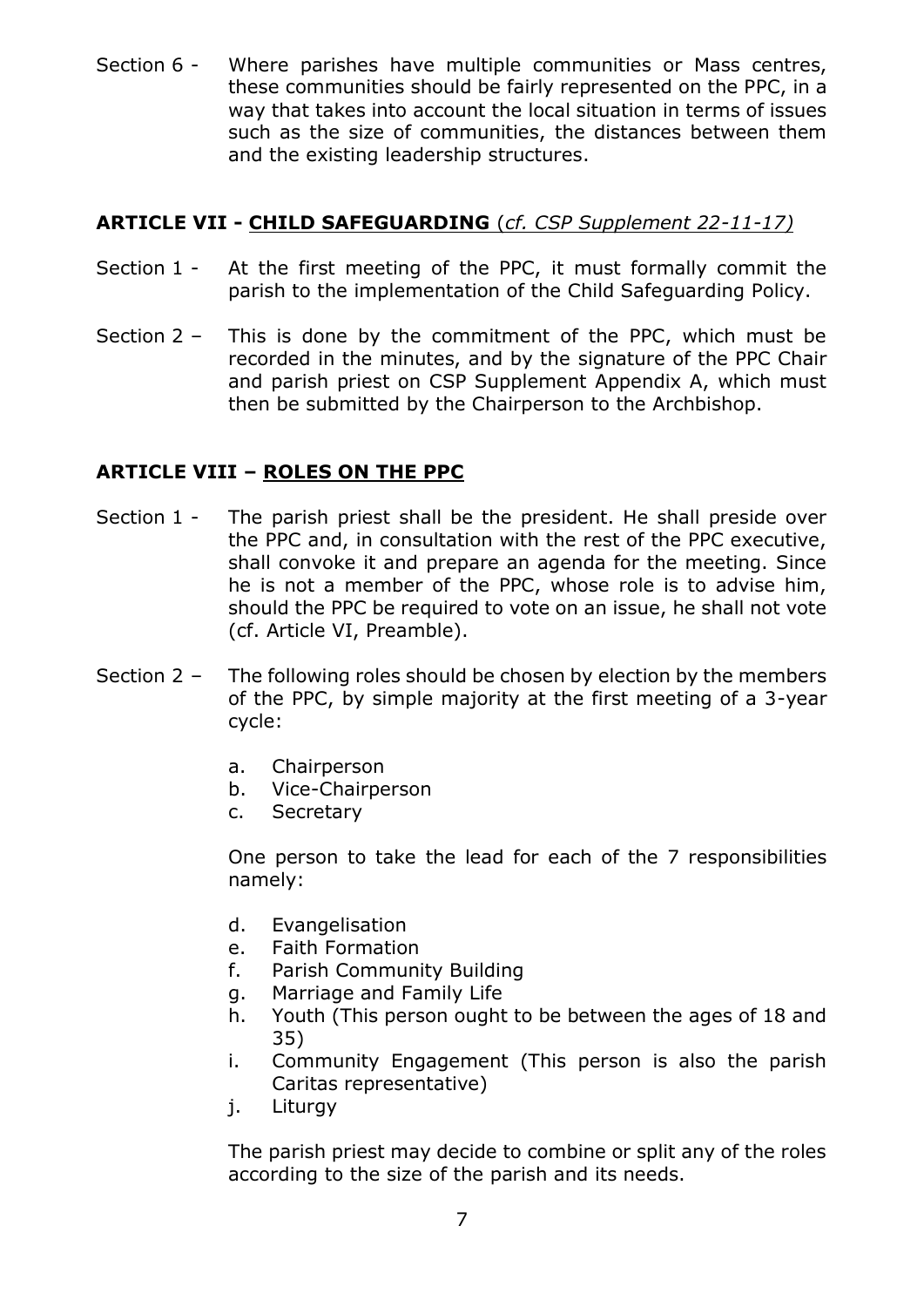- Section 3 The executive of the PPC shall be the president, the chairperson, the vice-chairperson, and the secretary.
- Section 4 While the chairperson shall be a lay person, all other roles may be held by a lay person, a member of a religious order or secular institute, or a deacon.
- Section 5 The chairperson shall chair meetings of the PPC, facilitate their smooth running and assist the parish priest in the coordination of all matters concerning the PPC.
- Section 6 The chairperson is a member of the APC and shall fulfil the requirements of Article XI of the APC statutes, including making a report to the PPC after each APC meeting.
- Section 7 The vice-chairperson shall fulfil the role of the chairperson in his/her absence. The vice-chairperson may also occupy another non-executive role.
- Section 8 The secretary shall notify all members of forthcoming meetings and distribute Minutes of past meetings together with an agenda at least one week prior to the meeting. He/she shall record accurately in the minutes of the meeting the full names of those present and all matters of business, motions, and votes of the PPC at the meeting. The minutes should be preserved electronically and in hard copy in the parish office or archives and may be disseminated electronically. The secretary is also responsible for liaising with the parish secretary as well as other stakeholders.
- Section 9 As soon as the PPC takes office, should it be deemed necessary, the executive shall arrange for its members to participate in a training programme offered by the Archdiocese's Centre for Pastoral Development.

## **ARTICLE IX - TERMS OF OFFICE**

- Section 1 *Ex-officio* members of the PPC, shall be members of the PPC as long as they retain their pastoral assignments to the parish (in the case of clergy), or as long as they retain their position (in the case of the Child Safeguarding co-ordinator and Parish Finance Representative).
- Section 2 Elected and appointed members of the PPC shall have a threeyear term and shall be eligible respectively for re-election or reappointment for only one further term of three years. After which, a three-year period should elapse prior to re-election or re-appointment. Notwithstanding this, should any member have a special expertise, he/she may be co-opted to serve on the PPC after the expiry of two consecutive terms.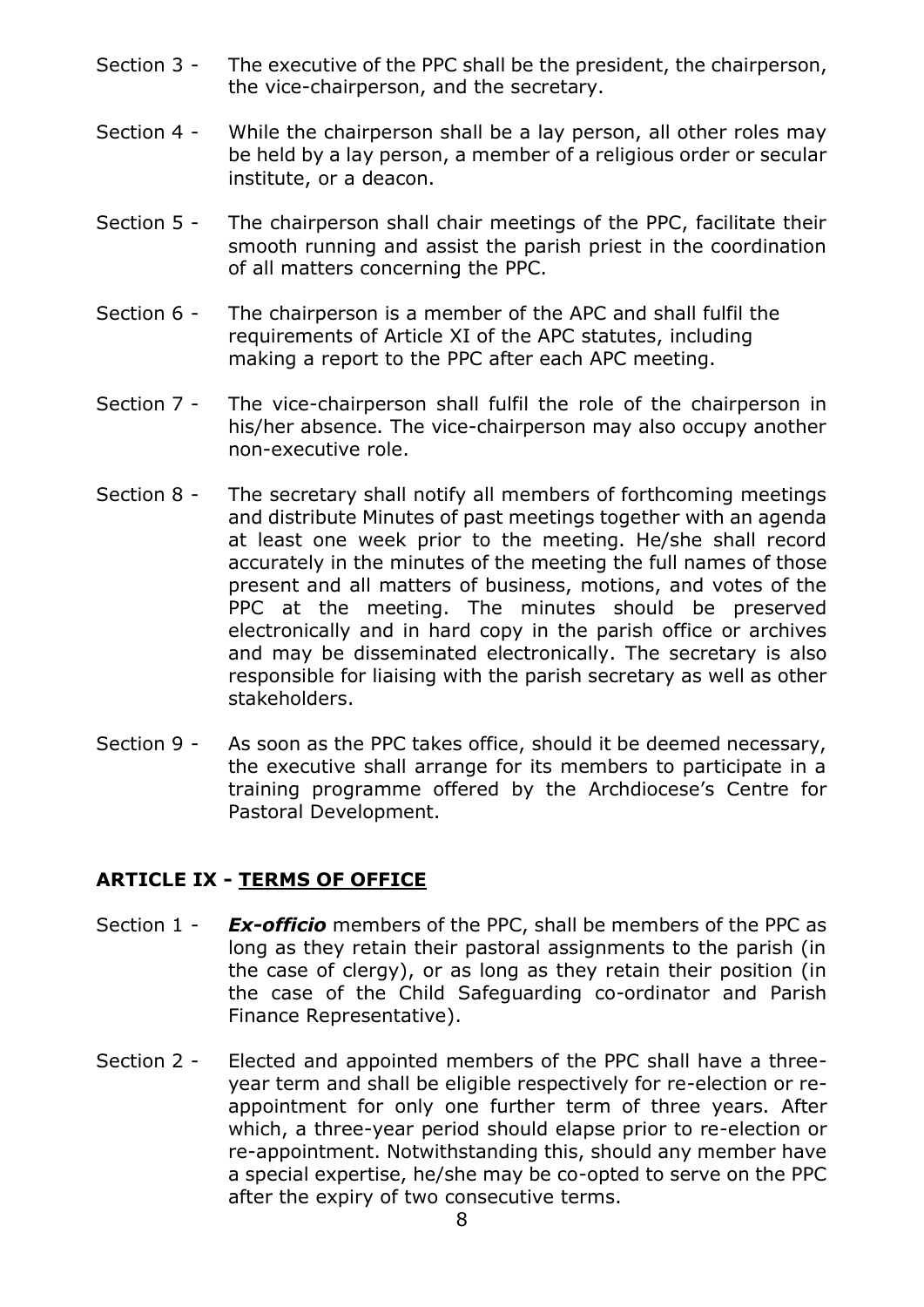Section 3 - Representatives of religious orders or secular institutes shall have a three-year term of office and shall be eligible for only one further term of three years. A three-year term should elapse prior to a representative's return to the PPC. However, should there be no alternative representative available, the outgoing representative may be co-opted to serve on the PPC after the expiry of two consecutive terms.

## **ARTICLE X – VACANCY**

- Section 1 The vacancy of an elected member's seat on account of resignation, death, permanent departure from the parish or dismissal, shall be filled either by the parishioner who received the next highest number of votes in the election or through a by-election, at the discretion of the executive of the PPC. The person subsequently elected shall hold office for the remainder of the three-year term of office of the person he or she is replacing.
- Section 2 The vacancy of an appointed member's seat on account of resignation, death, permanent departure from the parish or dismissal, shall be filled with an appointment by the parish priest for the unexpired portion of the term, should he deem it expedient. The person subsequently appointed shall hold office for the remainder of the three-year term of office of the person he or she is replacing.
- Section 3 The vacancy caused by the resignation, death, permanent departure from the parish or dismissal of a representative of a religious order or secular institute shall be filled by another representative nominated by the respective religious order or secular institute for the unexpired portion of the term. The person subsequently nominated shall hold office for the remainder of the three-year term of office of the person he or she is replacing.

## **ARTICLE XI – MEETINGS**

- Section 1 The PPC shall meet at least once a quarter and at any other time at the request of the president or chairperson in consultation with the other members of the executive, or at the request of at least half of the members of the PPC. The PPC may also meet at the request of any member, provided that the executive has considered the request and deems a meeting necessary.
- Section 2 As far as possible, at least seven days' notice of any meeting is to be given to members.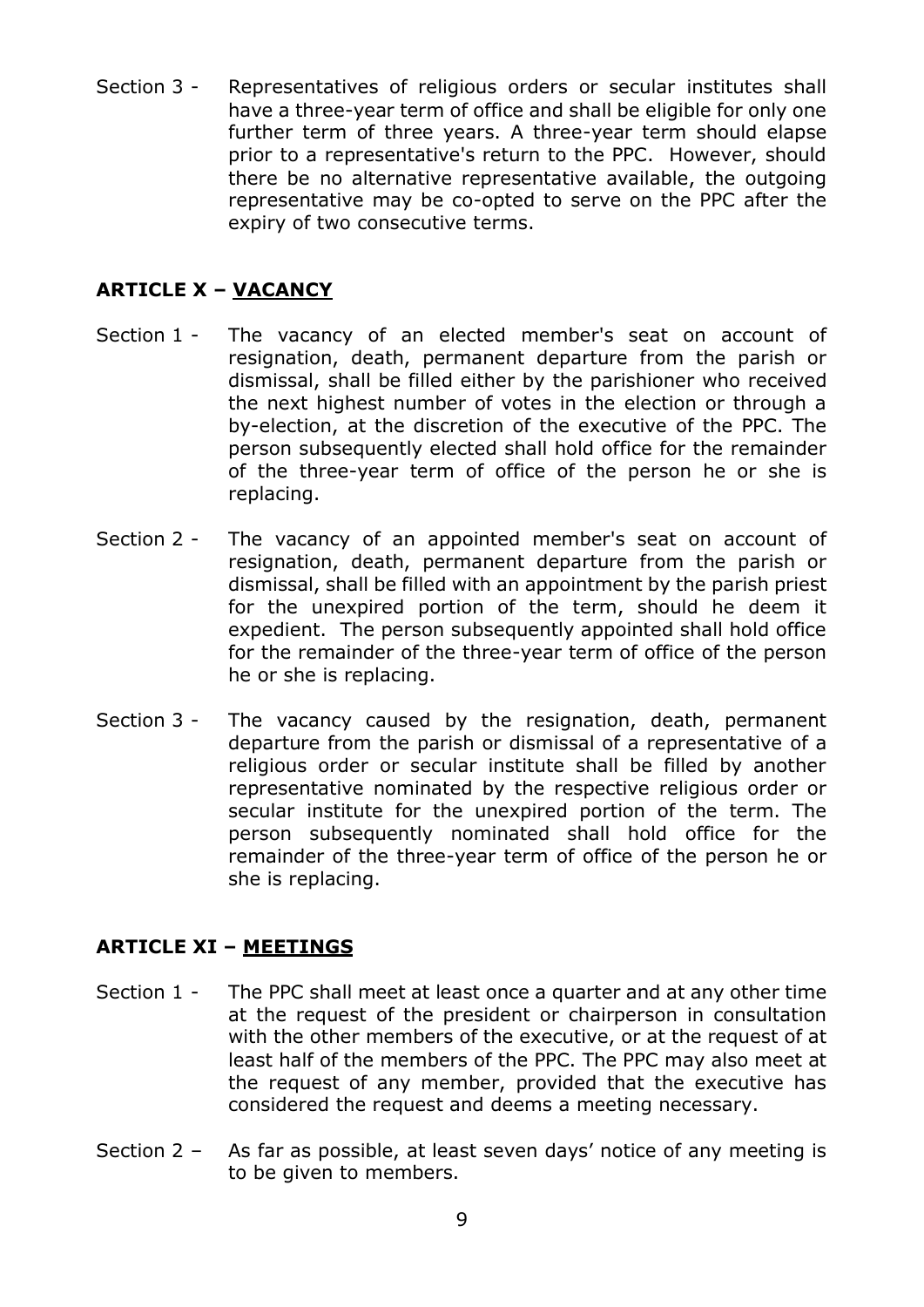- Section 3 A simple majority of the voting members of the PPC (i.e., half of the membership plus one) shall constitute a quorum.
- Section 4 Since the PPC is a consultative body constituted to advise the parish priest with regard to his pastoral management of the parish, it shall not meet without him.
- Section 5 Any parishioner who indicates a desire to attend a meeting of the PPC is to be admitted, subject to the condition that he/she is not eligible to vote.

# **ARTICLE XII - REPORT OF OUTGOING PPC CHAIRPERSON**

Three months prior to the conclusion of its term of office, on the weekend assigned for nomination of members to be elected to the new PPC, the chairperson of the outgoing PPC is to report to the parish as to what the PPC's goals and objectives had been, what had been accomplished during its term and whether it had encountered any special difficulties.

The outgoing chairperson may also make recommendations as to the future needs of the parish to assist parishioners in their task of nominating fellow parishioners to hold office in a new PPC.

## **ARTICLE XIII - SUSPENSION OR DISSOLUTION OF THE PPC**

- Section 1 The Archbishop may suspend the activities of the PPC or dissolve it if, in his opinion, the PPC is not fulfilling its purpose as specified in Article II of these Statutes, or if it has become a source of disunity in the parish, even if this has occurred without serious fault on its part.
- Section 2 If, for any reason, a simple majority of the members of the PPC tender their resignation at the same time, the PPC shall be deemed dissolved. Should this occur, the Archbishop is to be notified immediately.
- Section 3 Where the PPC has been dissolved in virtue of sections 1 or 2 above, the parish priest, in consultation with the chairperson of the outgoing PPC, shall, in virtue of the provisions of Article VIII of these Statutes, and without undue delay, initiate a process for the nomination of candidates for a new PPC and then arrange for an election. The newly constituted PPC shall have a term of office not exceeding that of the unexpired portion of the threeyear term of the former PPC.